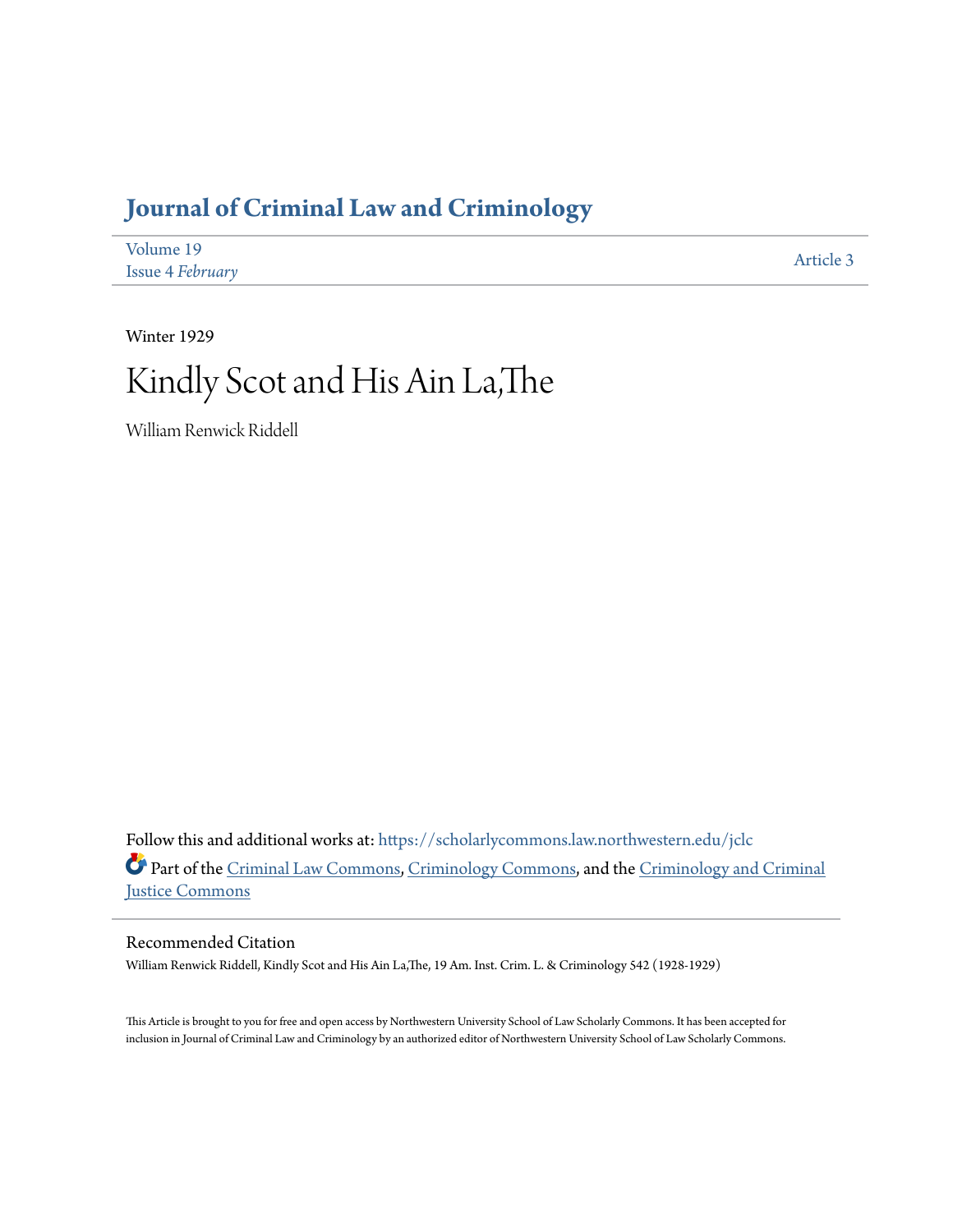## THE "KINDLY SCOT" AND HIS "AIN LA'"

## WILLIAM RENWICK RIDDELL

"Dang thae Englishers, onyway," I heard burst out of the mouth of Sandy MacIntosh, *Consule Planco,* and more than six decades ago. Sandy was a Scotsman-not a Scotchman, who was a creature wholly unknown to him-who sometimes condescended to help us in our harvest. He looked up from the Edinburgh "Scotsman," and glared in my direction. I humbly asked the reason of his heart-felt utterance and he vouchsafed the reply, "They hae ruint Scotland, hae made it no fit for a kindly Scot tae leeve in, spiled oor coorts, spiled oor la' an we micht as weel be English an' dune wi' it."

I recall the sentiments of my old friend, Sandy, when the other day, there came to me from the Scottish History Society, their latest publication, *The Sheriff Court* Book *of Fife, 1515-1522,* by William Croft Dickinson, M. A., Ph. D., Edinburgh, 1928. I read the volume with great interest; and soon learned something about the "la'," the pestilent Englishers had "spiled," I found how "kindly" these ancesters of Sandy and myself had been, before the corrupting influences from the south had made themselves felt.

The book contains a transcript of the proceedings of the Court mentioned for some seven or eight years.

As in England (see Blackstone's *Commentaries on the Laws of* England, Vol. I, pp. 339, sqq.), so in Scotland, the Sheriff was the official, entrusted with all the King's business in his County, financial, administrative, military, and not least, judicial. While in England, from various causes, the judicial part of his duties dwindled so that in time it became almost negligible, in Scotland his Court maintained its importance. The jurisdiction was both civil and criminal; in this paper I concern myself with the criminal jurisdiction only. This is one of the parts of "auld Scots la' " in which the malign influence of the Southron is believed to have been exercised. The Sheriff was precluded from cognizance of the major offences, the four Pleas of the Crown, Murder, Rape, Robbery and Fire-raising being reserved to the Justiciar: but he dealt with murder when the offender was taken "red-hand," and theft when the thief was taken "with the fang" (which is a little more graphic than the English "taken with the mainour"), also manslaughter and general breaches of the peace.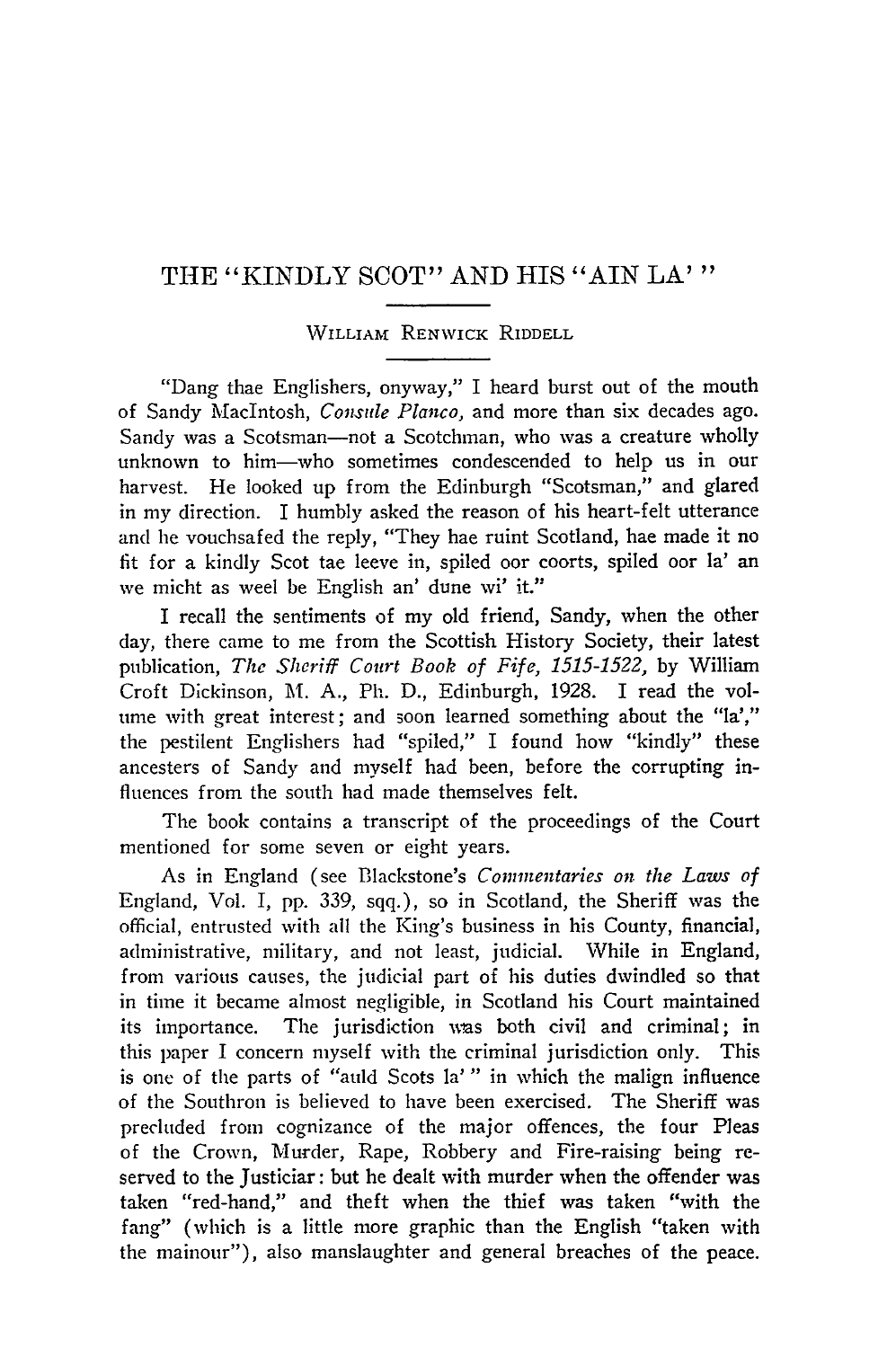The jury was always of an uneven number, generally from the vicinage, but chosen not **by** the Crown but **by** the accused in conjunction with the officers of the court. Sometimes jurors were found objecting to serve, and this was considered an indication of sympathy with the accused-I see the Commentator says that those accused were generally "arrant rogues." There was no great delay: there were no pleadings, a simple arraignment on an indictment beginning with the words "You are indited and accused . . . ," the accused pleading, making his statement denying the charge (somewhat as in the Georgia practice to-day), putting himself upon "God and the Country" just as he would in England, the "Assize," i. e., the jury hearing what was alleged, retiring from court and bringing in a verdict, not necessarily unanimous, acquitting (rarely) or condemning. If the latter, doom was pronounced and execution carried out at once. These were not the days and Scotland not the place for delays, appeals, etc.; hanging was not so bad in those days—it is of record that a Scottish mother urged her son to "gang awa' an' be hangit tae please the Laird." As the editor of this work says, "Such was the procedure, concluded in one sitting, and if the accused was found guilty, sentence was often carried out immediately on the same day."

I find six criminal cases reported in this volume and it may be worth while to state them as showing the tender mercies of the "kindly Scot" in the first quarter of the 16th century.

On July 7, 1540, Walter Hird was "Inditid & folowit be toung be" several persons of stealing "fra thame **. .** ten scheipe **tane (taken)** with the said Walter **.** . . The quhilk thift the said walter denyit & tuke hyme to gode & the knawlaige of the **. .** assise . **. .."** The assise "riply & weil avisyt deliuerly enterit & be the mouth of Thomas ball ingall, delieurit that the said walter had stolen the said scheipe **. . .** & thane the Juge geif dome of courte tharupone that the said walter suld be had to the gallous for the said thift & hangyt quhill he war ded quhilk wes done in continent but (i. e., without) dilay."

On January 11, 1517, Walterus robertsone was found guilty of the theft of two sheep 'et condemnatus fuit ad mortem et per judicium Curie suspensus," as the formal record has it, i. e., "and was condemned to death and hanged **by** judgment of the court."

On October 2, 1520, "patrik Reid" was "accusyt for the thyftwys (larcenous) steling of ane ox," found guilty, and "dome gevine up-one him that he sould be hangyt on ane gallus quhill he wer deyd."